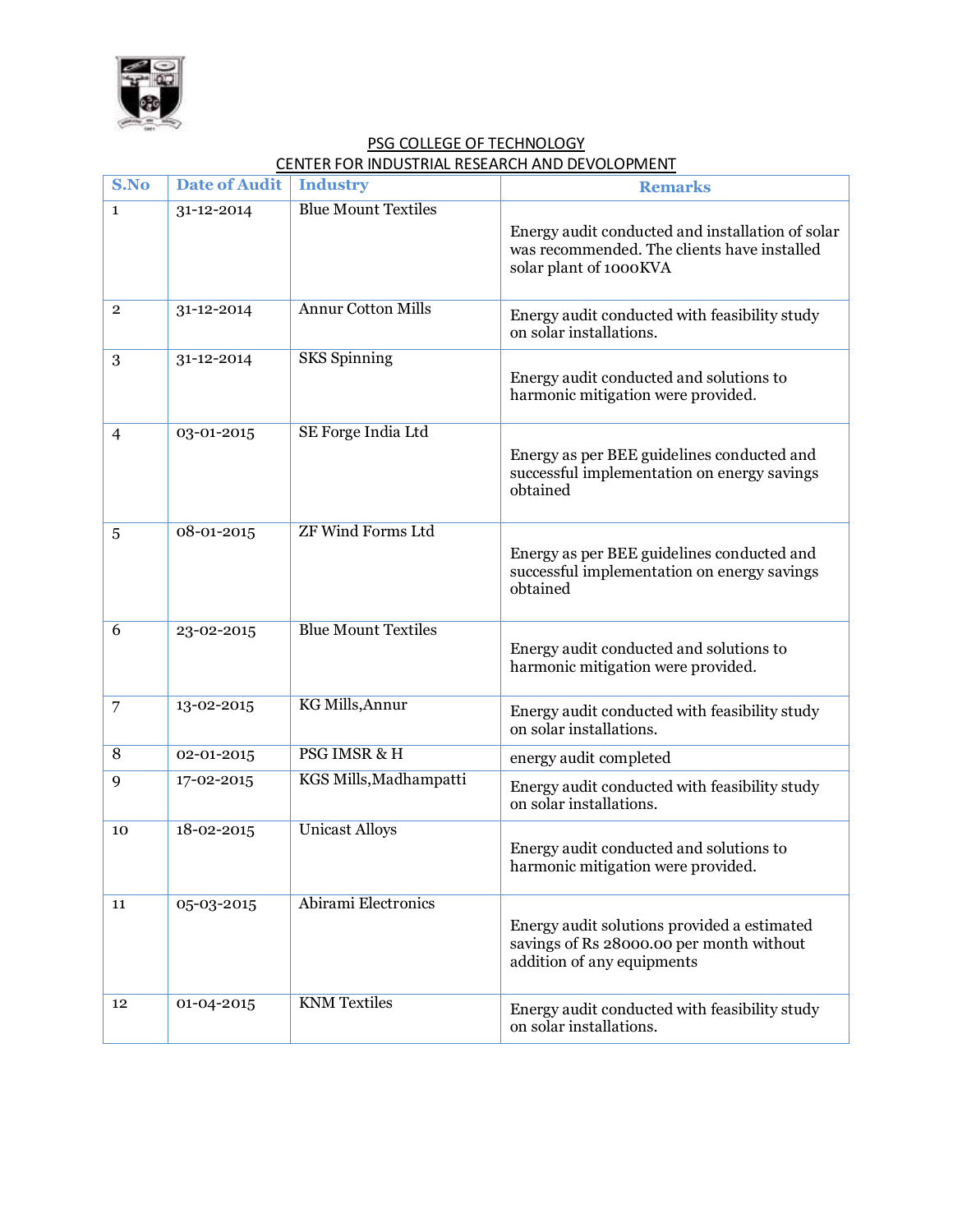

| S.No | <b>Date of Audit</b> | <b>Industry</b>           | <b>Remarks</b>                                                                                                                                              |
|------|----------------------|---------------------------|-------------------------------------------------------------------------------------------------------------------------------------------------------------|
| 13   | 08-05-2015           | Sharadha Terry Products   | Energy audit conducted and harmonic<br>mitigation solution was designed. Solor power<br>substitution feasibility study was conducted                        |
| 14   | 15-05-2015           | Hitech(Unicast)           | Energy audit conducted and solutions to<br>harmonic mitigation were provided.                                                                               |
| 15   | $18 - 05 - 2015$     | Swamy & Swamy Plantation  | Energy audit conducted and solutions to<br>harmonic mitigation were provided. The<br>harmonic levels were successfully brought down<br>the value to 2.75 %. |
| 16   | 27-03-2015           | <b>PSG Foundry</b>        | Energy audit conducted and solutions to<br>harmonic mitigation were provided.                                                                               |
| 17   | 27-04-2015           | Shri Palani Andavar Mills | Energy audit conducted and suggestions for<br>power savings proposed                                                                                        |
| 18   | $28 - 04 - 2015$     | <b>Consul Neo Watt</b>    | Study on Automatic harmonic filters and<br>proposals provided for developments                                                                              |
| 19   | 12-08-2015           | <b>ZF Wind Forms Ltd</b>  | Energy audit conducted for reducing energy<br>loss in transmission and distribution                                                                         |
| 20   | 07-06-2015           | Sri Hari Foundry          | Harmonic solutions was provided to reduce the<br>harmonics level from 27 % to 4% and<br>successfully implemented                                            |
| 21   | 07-06-2015           | Sri Hari Foundry Unit-I   | Harmonic solutions was provided to reduce the<br>harmonics level from 25 % to 4% and<br>successfully implemented                                            |
| 22   | 15-09-2015           | Gateway Hotel - Taj       | Energy audit conducted to reduce poer<br>consumption using VFD drives in Hotel<br>industry                                                                  |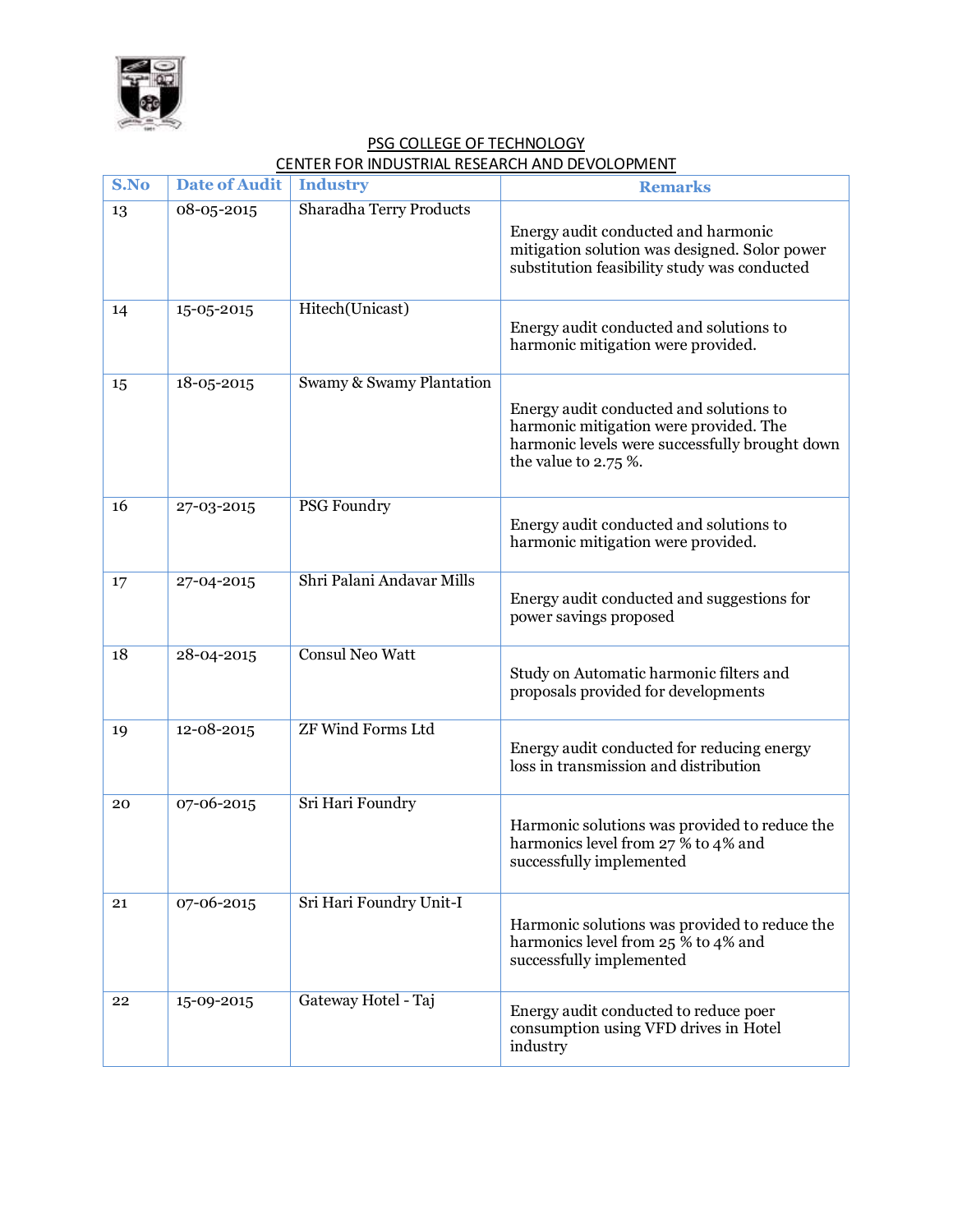

| $\overline{\mathbf{S}.\mathbf{No}}$ | <b>Date of Audit</b> | <b>Industry</b>              | <b>Remarks</b>                                                                                                                               |  |
|-------------------------------------|----------------------|------------------------------|----------------------------------------------------------------------------------------------------------------------------------------------|--|
| 23                                  | 16-08-2015           | <b>TEKIC Substation</b>      | The complex consisting of more than 175<br>industries of different nature and the detailed<br>report was prepared for energy saving measures |  |
| 24                                  | 16-07-2015           | Sorna Kaleshwara<br>Garments | energy audit conducted and power savings<br>estimated at 14%                                                                                 |  |
| 25                                  | 21-04-2015           | Astraa Apparels              | energy audit conducted and power savings<br>estimated at 24%                                                                                 |  |
| 26                                  | 16-04-2015           | Jayam Knits                  | energy audit conducted and power savings<br>estimated at 12.5%                                                                               |  |
| 27                                  | 16-04-2015           | <b>Sans Cranes Knits</b>     | energy audit conducted and power savings<br>estimated at 17.2%                                                                               |  |
| 28                                  | 16-04-2015           | <b>SA Knittings</b>          | energy audit conducted and power savings<br>estimated at 16%                                                                                 |  |
| 29                                  | 16-04-2015           | Blue Breeze enterprise       | energy audit conducted and power savings<br>estimated at 10%                                                                                 |  |
| 30                                  | 16-04-2015           | <b>B</b> S Apparels          | energy audit conducted and power savings<br>estimated at 27.5%                                                                               |  |
| 31                                  | 24-06-2015           | Ahil Knit Exports            | energy audit conducted and power savings<br>estimated at 12.5%                                                                               |  |
| 32                                  | 25-06-2015           | Sun Apparels                 | energy audit conducted and power savings<br>estimated at 13.5%                                                                               |  |
| 33                                  | 25-06-2015           | <b>AB</b> Screens            | energy audit conducted and power savings<br>estimated at 16%                                                                                 |  |
| 34                                  | 25-06-2015           | Anushree Clothing            | energy audit conducted and power savings<br>estimated at 16%                                                                                 |  |
| 35                                  | 25-06-2015           | Nice Polymer                 | energy audit conducted and power savings<br>estimated at 22.5%                                                                               |  |
| 36                                  | 24-06-2015           | <b>Cherish Knit</b>          | energy audit conducted and power savings<br>estimated at 15%                                                                                 |  |
| 37                                  | 24-06-2015           | Sudhama Hosaries             | energy audit conducted and power savings<br>estimated at 16%                                                                                 |  |
| 38                                  | 07-07-2015           | <b>Piper International</b>   | energy audit conducted and power savings<br>estimated at 27.5%                                                                               |  |
| 39                                  | 16-04-2015           | Subathra exports             | harmonics solutions provided to bring under<br>control                                                                                       |  |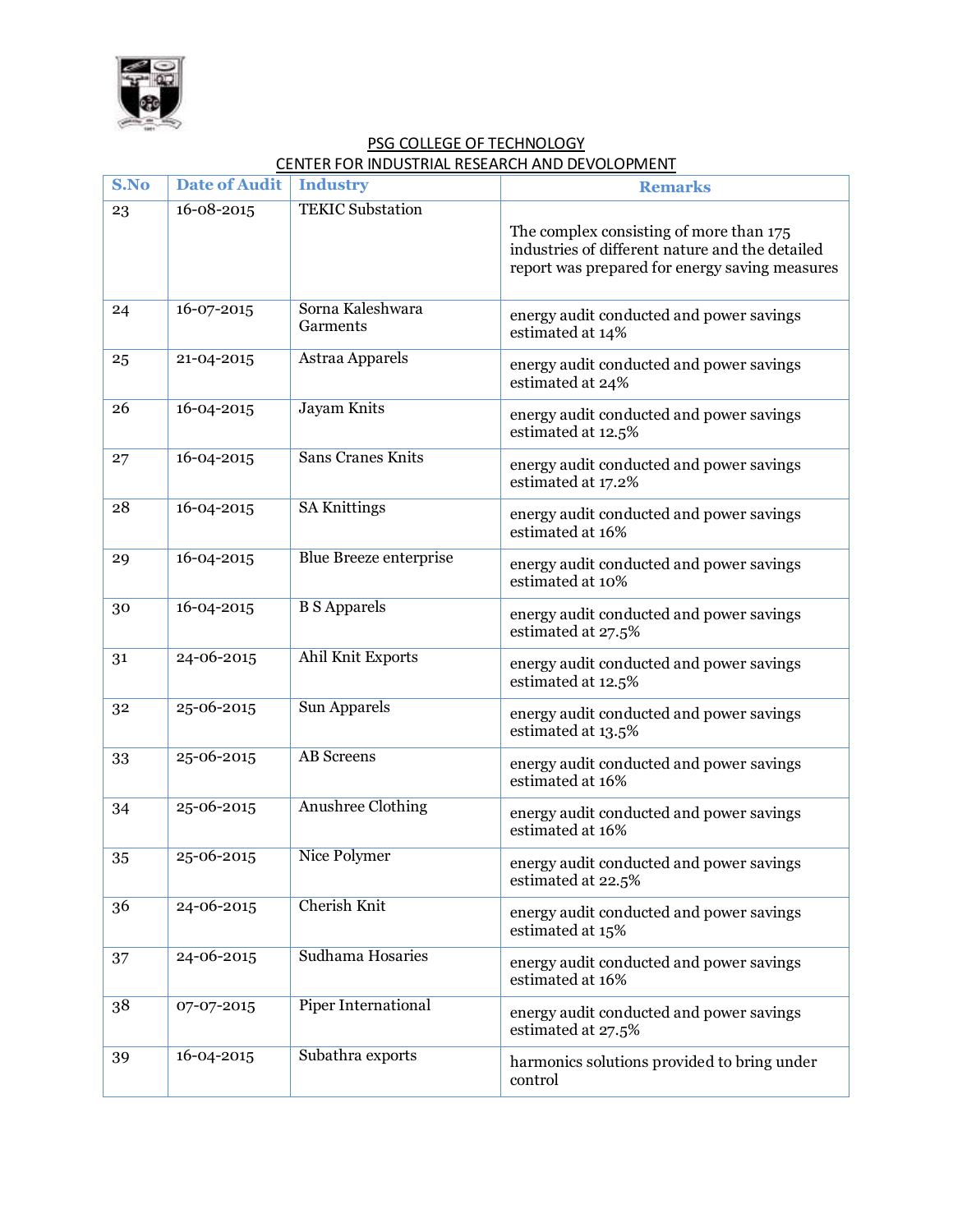

| $\overline{\mathbf{S}.\mathbf{No}}$ | <b>Date of Audit</b> | <b>Industry</b>                | <b>Remarks</b>                                                   |
|-------------------------------------|----------------------|--------------------------------|------------------------------------------------------------------|
| 40                                  | 16-04-2015           | <b>BNT</b> Innovation Garments | harmonics solutions provided to bring<br>harmonic under control  |
| 41                                  | 16-04-2015           | <b>Perfect Knits</b>           | harmonics solutions provided to bring<br>harmonic under control  |
| 42                                  | 16-04-2015           | Avari Exports                  | harmonics solutions provided to bring<br>harmonic under control  |
| 43                                  | 16-04-2015           | Moulana Polypacks              | harmonics solutions provided to bring<br>harmonic under control  |
| 44                                  | 16-07-2015           | Solo Exports                   | harmonics solutions provided to bring<br>harmonic under control  |
| 45                                  | 17-04-2015           | Unique exports                 | harmonics solutions provided to bring<br>harmonic under control  |
| 46                                  | 16-07-2015           | <b>AR Apparels</b>             | harmonics solutions provided to bring<br>harmonic under control  |
| 47                                  | 17-04-2015           | Cliffton clothings             | harmonics solutions provided to bring<br>harmonic under control  |
| 48                                  | 07-07-2015           | <b>Rich Born</b>               | harmonics solutions provided to bring<br>harmonic under control  |
| 49                                  | 23-07-2015           | <b>Mary Fashion</b>            | harmonics solutions provided to bring<br>harmonic under control  |
| 50                                  | 23-07-2015           | <b>SS Packages</b>             | harmonics solutions provided to bring<br>harmonic under control  |
| 51                                  | 07-07-2015           | Shri Sai Rotoprint             | harmonics solutions provided to bring<br>harmonic under control  |
| 52                                  | 15-07-2015           | Velmurugan Textiles            | harmonics solutions provided to bring<br>harmonic under control  |
| 53                                  | 25-06-2015           | <b>Macro Fashion</b>           | harmonics solutions provided to bring<br>harmonic under control  |
| 54                                  | 07-07-2015           | Prachi Exports                 | harmonics solutions provide to bring harmonics<br>under control  |
| 55                                  | 25-06-2015           | <b>GEM Exports</b>             | harmonics solutions provided to bring<br>harmonics under control |
| 56                                  | 07-07-2015           | Vishya knits                   | harmonics solutions provided to bring<br>harmonics under control |
| 57                                  | 07-07-2015           | SGS Inter knits                | harmonics solutions provided to bring<br>harmonics under control |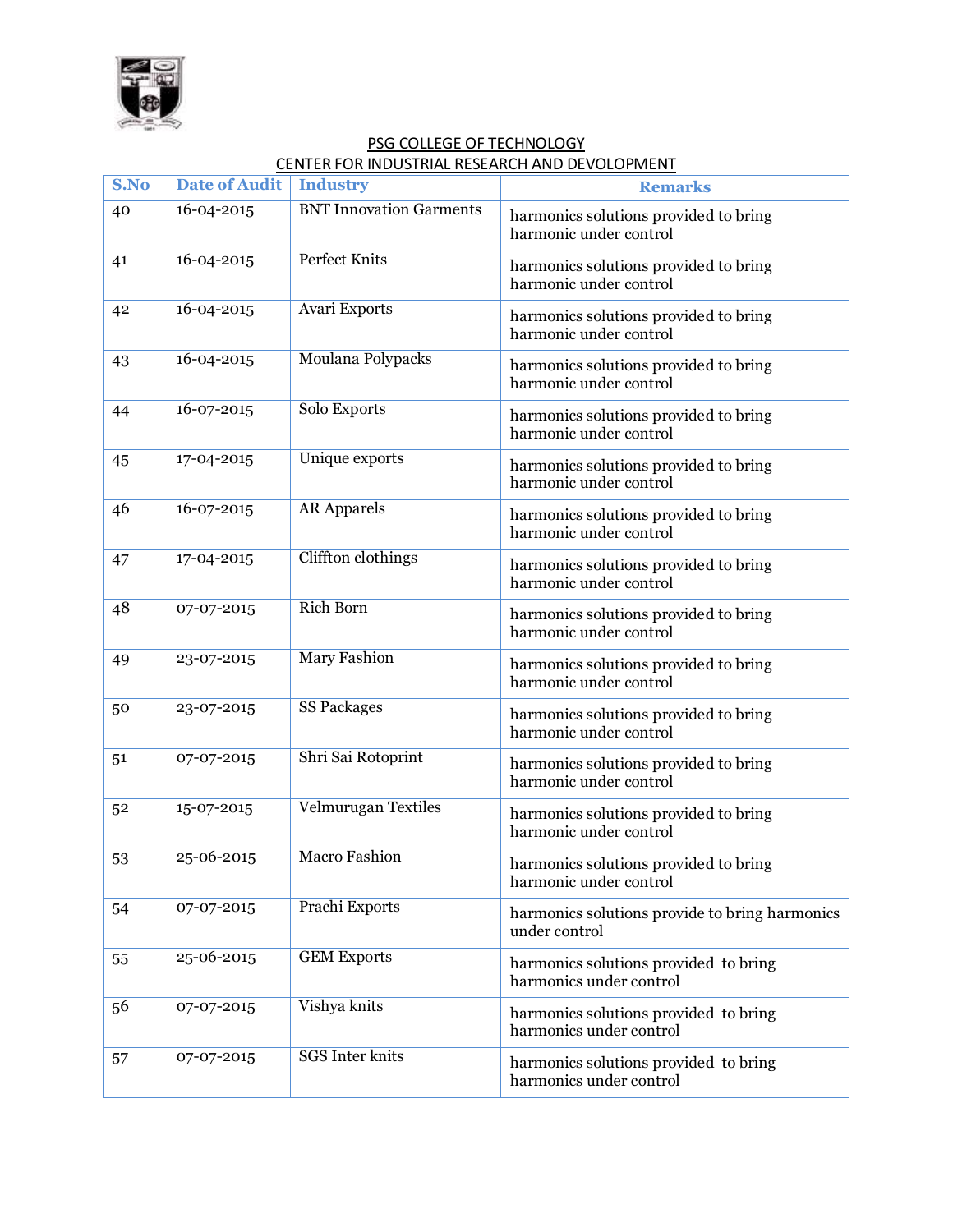

| S.No | <b>Date of Audit</b> | <b>Industry</b>             | <b>Remarks</b>                                                   |
|------|----------------------|-----------------------------|------------------------------------------------------------------|
| 58   | 07-07-2015           | Nstyle exorts               | harmonics solutions provided to bring<br>harmonics under control |
| 59   | 09-07-2015           | <b>Topwin Textiles</b>      | harmonics solutions provided to bring<br>harmonics under control |
| 60   | 09-07-2015           | Avani exports               | harmonics solutions provided to bring<br>harmonics under control |
| 61   | 07-07-2015           | Solaraa Fabs                | harmonics solutions provided to bring<br>harmonics under control |
| 62   | 17-07-2015           | <b>Knit Source</b>          | harmonics solutions provided to bring<br>harmonics under control |
| 63   | 16-07-2015           | <b>Everest Fabrics</b>      | harmonics solutions provided to bring<br>harmonics under control |
| 64   | 16-07-2015           | <b>Dhina Fabrics</b>        | harmonics solutions provided to bring<br>harmonics under control |
| 65   | 21-04-2015           | <b>SRG</b> Apparels         | harmonics solutions provided to bring<br>harmonics under control |
| 66   | 21-04-2015           | <b>Tube Knit Fabrics</b>    | harmonics solutions provided to bring<br>harmonics under control |
| 67   | 21-04-2015           | <b>Cleanex LTD</b>          | harmonics solutions provided to bring<br>harmonics under control |
| 68   | 21-04-2015           | Poppys plastics             | harmonics solutions provided to bring<br>harmonics under control |
| 69   | 21-04-2015           | <b>Astra Apparels</b>       | harmonics solutions provided to bring<br>harmonics under control |
| 70   | 09-07-2015           | <b>Vishnuraman Textiles</b> | harmonics solutions provided to bring<br>harmonics under control |
| 71   | 23-07-2015           | <b>New Hook Fashion</b>     | harmonics solutions provided to bring<br>harmonics under control |
| 72   | 09-07-2015           | Ashwini Polypacks           | harmonics solutions provided to bring<br>harmonics under control |
| 73   | 09-07-2015           | N-Style Textile             | harmonics solutions provided to bring under<br>control           |
| 74   | 09-07-2015           | <b>Vishnuraam Textiles</b>  | energy audit conducted and power savings<br>estimated at 13.5%   |
| 75   | 16-07-2015           | <b>Mary Fashion</b>         | energy audit conducted and power savings<br>estimated at 16%     |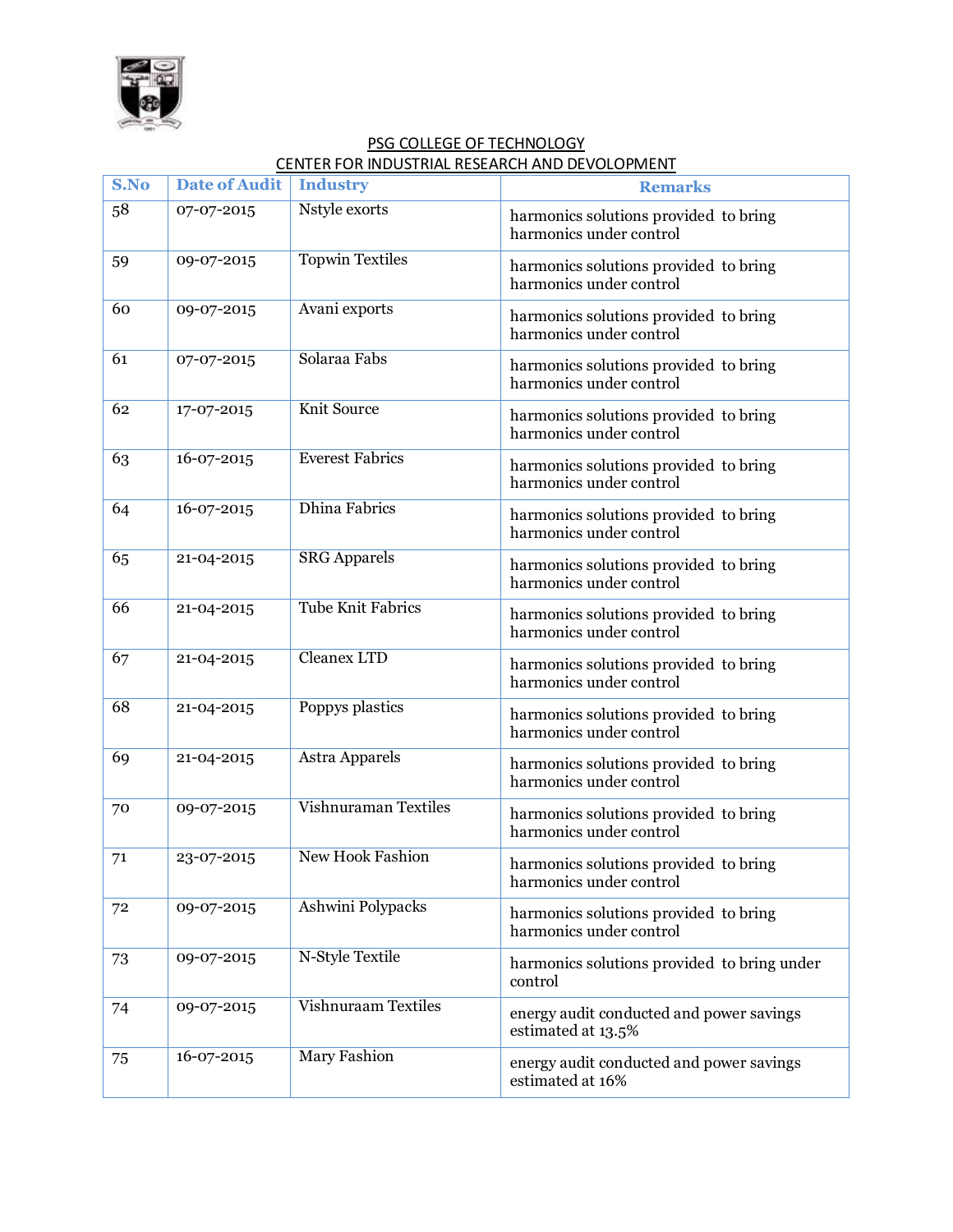

| S.No | <b>Date of Audit</b> | <b>Industry</b>                | <b>Remarks</b>                                                   |
|------|----------------------|--------------------------------|------------------------------------------------------------------|
| 76   | 22-07-2015           | Aparna Knitting                | energy audit conducted and power savings<br>estimated at 16%     |
| 77   | 23-07-2015           | <b>Mary Fashion Impex</b>      | energy audit conducted and power savings<br>estimated at 29.5%   |
| 78   | 22-07-2015           | Mani& Mani Knits               | energy audit conducted and power savings<br>estimated at 15%     |
| 79   | 17-07-2015           | Top N.M                        | energy audit conducted and power savings<br>estimated at 6%      |
| 80   | 16-07-2015           | <b>Tube Knits Fashion</b>      | energy audit conducted and power savings<br>estimated at 36%     |
| 81   | 16-07-2015           | Poppy Apparels                 | energy audit conducted and power savings<br>estimated at 26%     |
| 82   | 16-07-2015           | Arunnan knitting               | harmonics solutions provided to bring<br>harmonics under control |
| 83   | 16-07-2015           | <b>Ahil Apparels</b>           | harmonics solutions provided to bring<br>harmonics under control |
| 84   | 17-07-2015           | Arish knitting                 | harmonics solutions provided to bring<br>harmonics under control |
| 85   | 24-04-2015           | <b>Everwill Knitting</b>       | harmonics solutions provided to bring<br>harmonics under control |
| 86   | 12-05-2015           | <b>Agathiar Embroider</b>      | harmonics solutions provided to bring<br>harmonics under control |
| 87   | 12-05-2015           | Trition                        | harmonics solutions provided to bring<br>harmonics under control |
| 88   | 12-05-2015           | Keshari nandan knit<br>fashion | harmonics solutions provided to bring<br>harmonics under control |
| 89   | 13-05-2015           | Laurel apparels                | energy audit conducted and power savings<br>estimated at 26%     |
| 90   | 09-07-2015           | <b>Cotton Blossom</b>          | energy audit conducted to provide solor<br>installation          |
| 91   | 13-05-2015           | <b>Dharani Packaging</b>       | energy audit conducted                                           |
| 92   | 17-07-2015           | NC John & Son Textile          | energy audit conducted                                           |
| 93   | 12-05-2015           | Aspan Knits                    | energy audit conducted                                           |
| 94   | 21-07-2015           | Sri Om Knitting                | energy audit conducted                                           |
| 95   | 23-06-2015           | Vinayaga Fabrics               | energy audit conducted                                           |
| 96   | 23-06-2015           | <b>Cotton Blossom Unit 1</b>   | energy audit conducted                                           |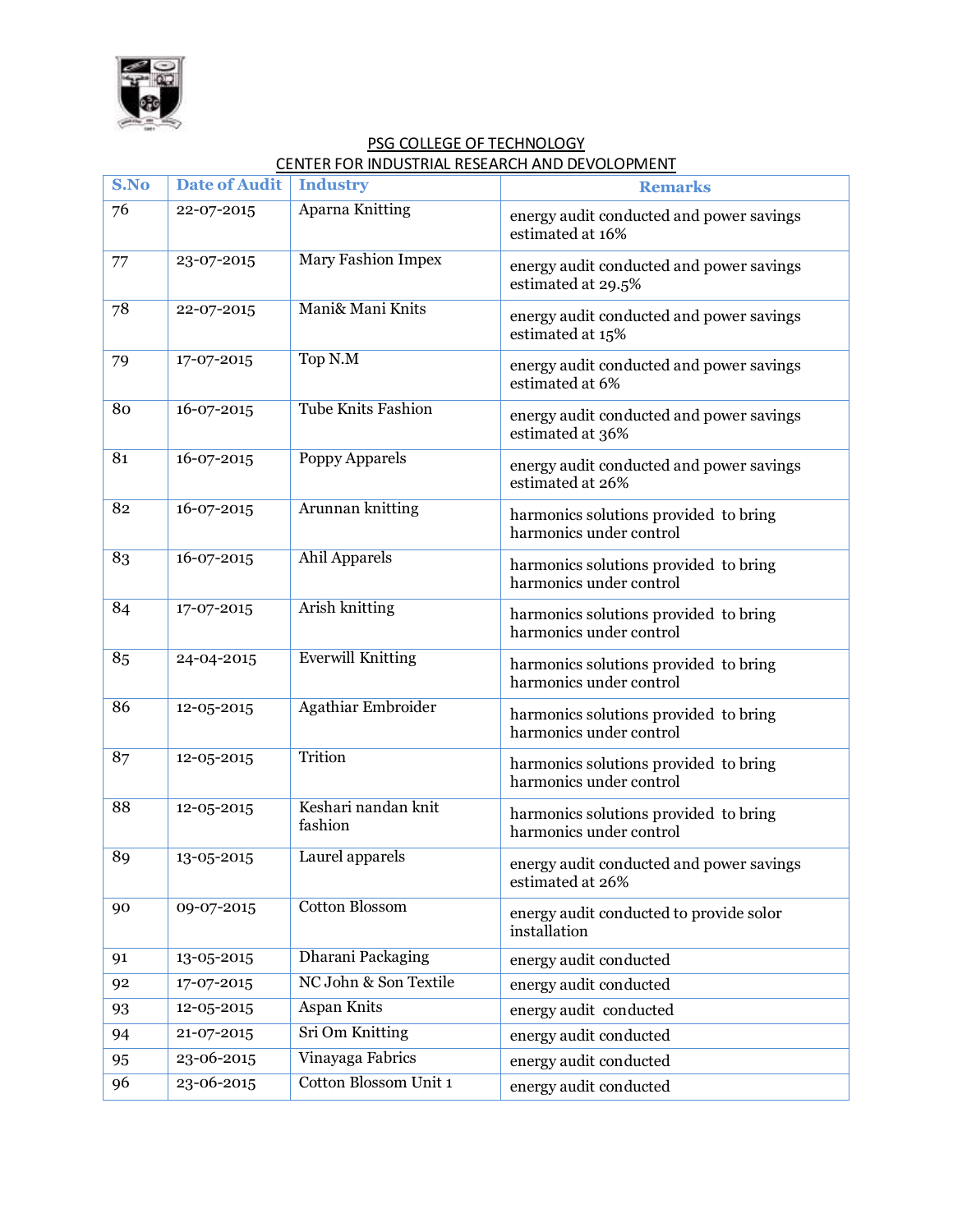

| S.No | <b>Date of Audit</b> | <b>Industry</b>                          | <b>Remarks</b>                                                                                       |
|------|----------------------|------------------------------------------|------------------------------------------------------------------------------------------------------|
| 97   | 23-06-2015           | <b>Mano Fabrics</b>                      | energy audit conducted                                                                               |
| 98   | 13-05-2015           | Venkateswaran cotton unit1               | energy audit conducted                                                                               |
| 99   | 13-05-2015           | Venkateswaran cotton unit2               | energy audit conducted                                                                               |
| 100  | 23-06-2015           | Prachi Exports                           | energy audit conducted to provide solor<br>installation                                              |
| 101  | 23-06-2015           | <b>Poppy Packs</b>                       | energy audit conducted                                                                               |
| 102  | 09-07-2015           | <b>Real Clothing</b>                     | energy audit conducted                                                                               |
| 103  | 10-07-2015           | <b>Texport Industries</b>                | energy audit conducted                                                                               |
| 104  | 10-07-2015           | Krish Flexi unit1                        | energy audit conducted                                                                               |
| 105  | 10-07-2015           | Krish Flexi unit2                        | energy audit conducted                                                                               |
| 106  | 10-07-2015           | <b>Royal Garments</b>                    | energy audit conducted                                                                               |
| 107  | 10-07-2015           | Saasi Knitter                            | energy audit conducted                                                                               |
| 108  | 10-07-2015           | <b>Vasthra Fabrics</b>                   | energy audit conducted                                                                               |
| 109  | 15-07-2015           | <b>Factum Knits</b>                      | energy audit conducted                                                                               |
| 110  | 15-07-2015           | <b>Essar Pre</b>                         | energy audit conducted                                                                               |
| 111  | 15-07-2015           | Sri Kavan Exports                        | energy audit conducted                                                                               |
| 112  | 23-07-2015           | <b>Airtel Coomunications</b>             | energy audit conducted                                                                               |
| 113  | 23-07-2015           | Reliance communications                  | radation in mobile tower studied                                                                     |
| 114  | 23-07-2015           | <b>Tata Communications</b>               | radation in mobile tower studied                                                                     |
| 115  | 24-07-2015           | <b>BS</b> Apparels unit 1                | energy audit                                                                                         |
| 116  | 10-07-2015           | Rajadhani Exports and<br>Knitting Unit 1 | energy audit conducted and power savings<br>estimated at 36%                                         |
| 117  | 10-07-2015           | Jai Fabrics                              | energy audit                                                                                         |
| 118  | 25-07-2015           | Hyundai Motors, Chennai                  | Fault detections of Electrical substation<br>equipment was conducted using Ultra sound<br>technology |
| 119  | 30-07-2015           | SRF Ltd, Chennai                         | Ultra sound audit conducted to identify leakage<br>of precious gases. Approximately Nitorgen leak    |
|      |                      |                                          | was found to be Rs 33 lacs in a year                                                                 |